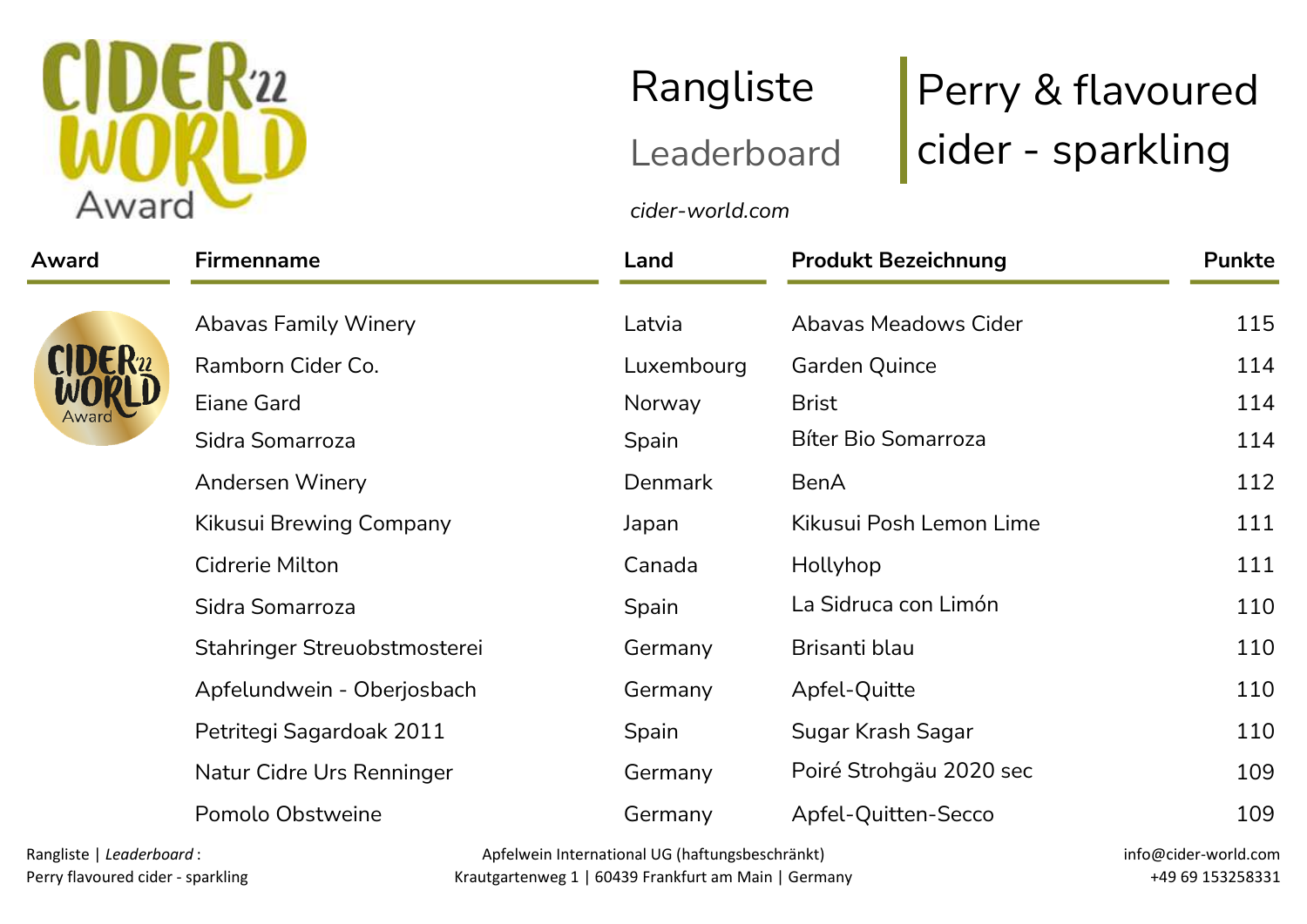| Award | <b>Firmenname</b>              | Land         | <b>Produkt Bezeichnung</b>        | <b>Punkte</b> |
|-------|--------------------------------|--------------|-----------------------------------|---------------|
|       | Store Naa Siderkompani         | Norway       | 57/2 - Brudeferd                  | 106           |
|       | <b>Abavas Family Winery</b>    | Latvia       | <b>Rhubarb Sparkling Wine</b>     | 106           |
|       | <b>Talavas Sidrs</b>           | Latvia       | Apple Cider with Hops             | 105           |
|       | Floribunda                     | <b>Italy</b> | Holunder Cider al Sambuco         | 105           |
|       | Lien Gaard                     | Norway       | Livlig Apple Cider with Goosberry | 104           |
|       | Der Stotz Hof                  | Germany      | <b>Handcrafted Cider trocken</b>  | 103           |
|       | <b>Sekse Gard</b>              | Norway       | Hardangerbonden - Stora Marit     | 103           |
|       | <b>Cold Hand Winery</b>        | Denmark      | Sparkling Ice                     | 103           |
|       | <b>Boller Fruchtsäfte</b>      | Germany      | Friedrich Apfel-Birnen-Cider      | 100           |
|       | Balholm                        | Norway       | Humleblom                         | 100           |
|       | Hardanger Saft og Siderfabrikk | Norway       | Sider med Hylleblom               | 100           |
|       | Pomolo Obstweine               | Germany      | Apfel-Misple-Secco                | 99            |
|       | Apal Sideri                    | Norway       | Kompani                           | 99            |
|       | Ulvik Frukt & Cideri           | Norway       | Svartsurbaer Sider                | 98            |
|       | Ulvik Frukt & Cideri           | Norway       | Hylleblomsider                    | 98            |
|       |                                |              |                                   |               |